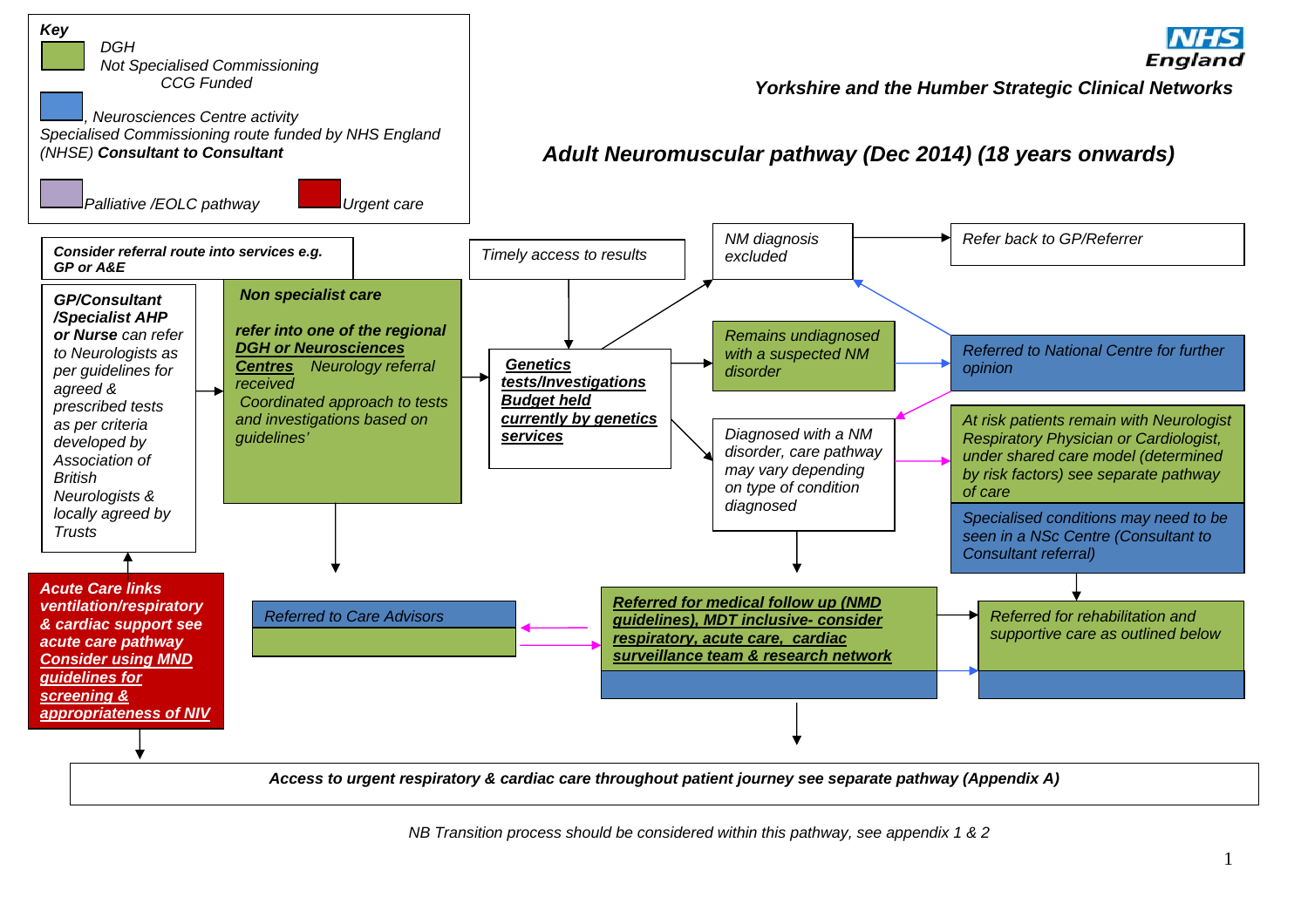## *Maintenance, Rehabilitation & Supportive Care*

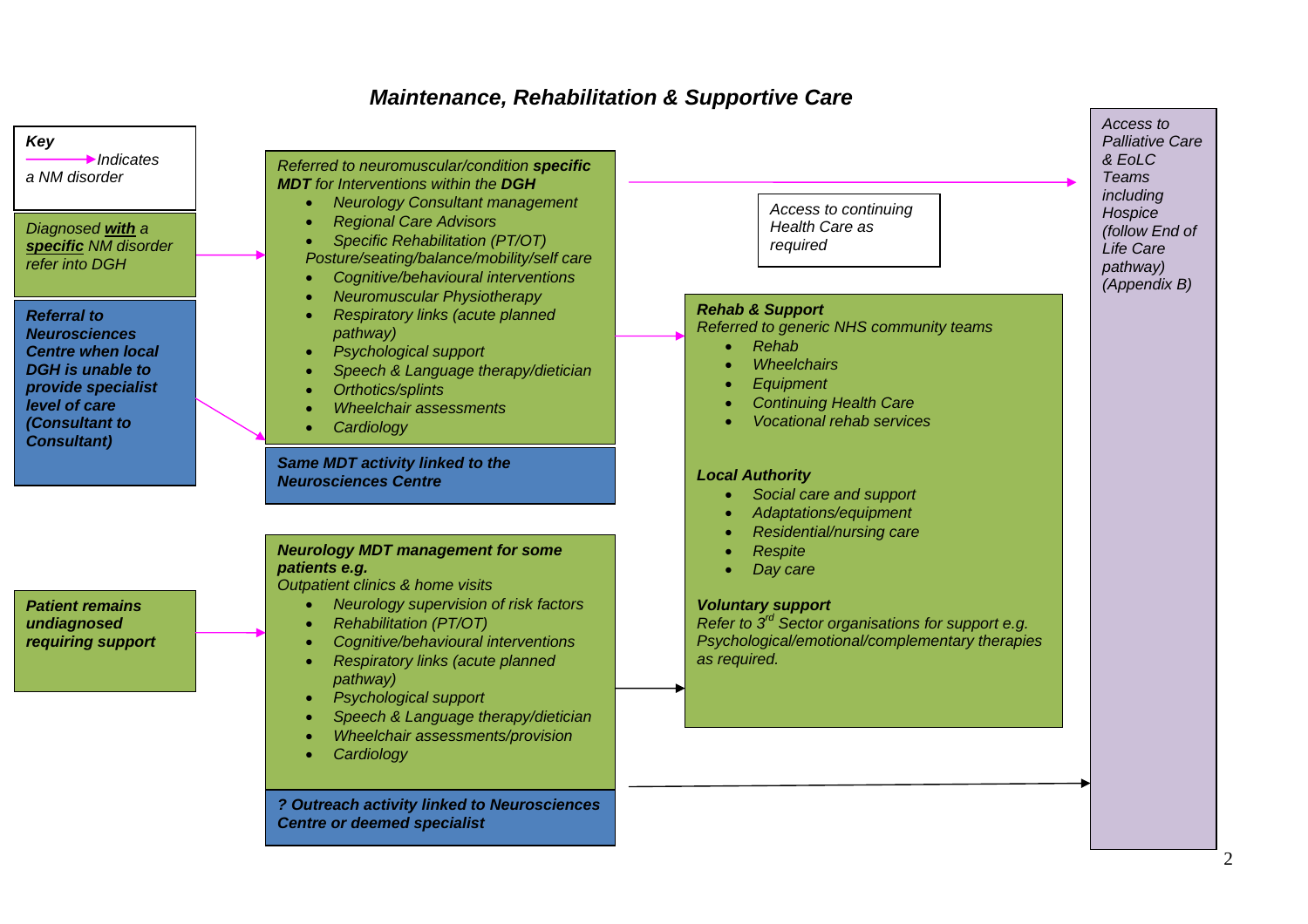## **RESPIRATORY & CARDIAC PATHWAY**

## *Access into services through one of the following routes*



*care model. (A joint agreement between Physicians to ensure timely appropriate access to care and information sharing between respiratory/cardiac and neurology consultants* 

*as required). Re: Patients seen at alternative hospital (out of area) the treating hospital physician should contact the patients local DGH to pass on information. Each patient* 

*across Y& H will hold their own care plan with key contacts* 



## **SUPPORTIVE & PALLIATIVE CARE**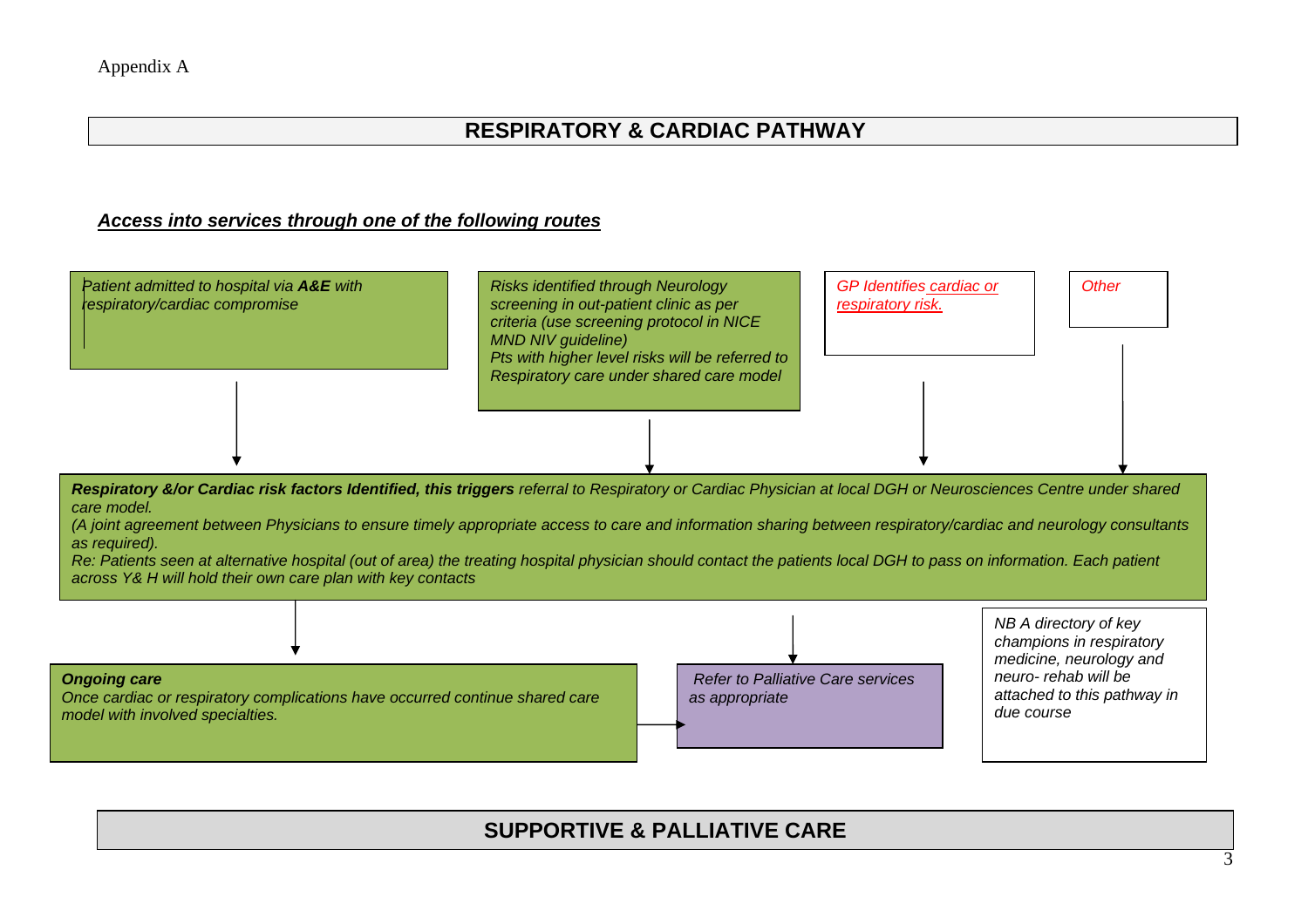Children's and young people's palliative care – A Definition

Palliative care for children and young people with life-limiting conditions is an active and total approach to care, from the point of diagnosis or recognition,

embracing physical, emotional, social and spiritual elements through to death and beyond.

It focuses on enhancement of quality of life for the child/young person and support for the family and includes the management of distressing symptoms,

provision of short breaks and care through death and bereavement. (Together for Short Lives, 2012. http://www.togetherforshortlives.org.uk/assets/0000/4090/adult\_child\_comparison.pdf)

The palliative care pathway for some children/young people begins very early and continues for a long period of time. For others the pathway may be much shorter and end of life may come fairly quickly. It is clear that ideally there needs to be a number of different options for families when the need for palliative care arises and that no two experiences will be the same. In an ideal world services would be tailored to meet the individual needs of each patient and although that is not possible, services need to fulfil the needs of children and young people as near as can be achieved with the resources available. It is therefore important that the organisation, planning and delivery of services is optimised to provide the 'best' service possible that meets the needs of those children and young people.